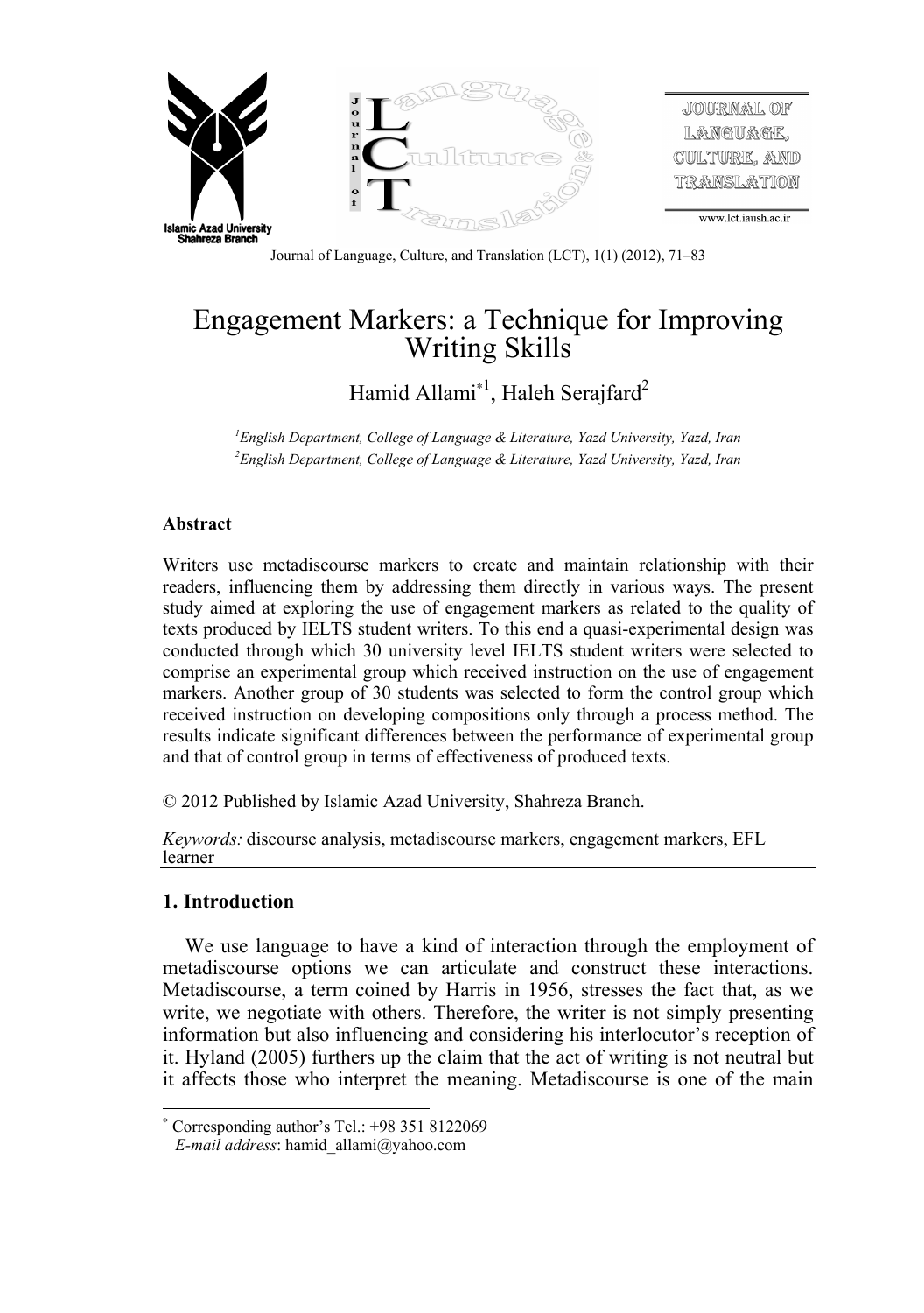means by which writers can have effect on the readers who at the moment constitute an audience for them.

The goal of our writing is the most fundamental aspect of our task. Most writers who have thought about their goal would agree that the "ultimate goal of writing is to communicate with [some intended] audience" (Cheng  $\&$ Steffensen, 1996 p. 149). By audience we mean the real people to whom the written text is addressed. In examining the composition of EFL learners in academic writing classes, many writers present their opinion or information on a paper in a way that they do not consider their audiences.

 Whether we like it or not, English is the international language in this world. As a result, many people who are not native speakers of English want to learn how to write and read in English. Being able to write and read in English is not only important in academia, but also in semi-professional or non-professional areas, writing newspapers, and communicating electronically (Adel, 2006). Obviously, linguistic competence does not suffice for them to do these tasks properly in English. They need something more than the knowledge of grammar, vocabulary, and spelling. They need to have the knowledge of rhetorical skills in forming texts of various types, including, for example, knowledge of how to present facts effectively, how to argue one's case convincingly, and how to manage writer and reader visibility (Adel, 2006). We should not make the mistake of assuming that linguistic competence in the foreign language helps learners produce effective texts.

Metadiscourse is becoming a highly important topic in text, discourse and composition research. Researchers are beginning to explore it from a wide range of perspectives in linguistics, for example in contrastive studies (Mauranen 1993; Markkanen et al. 1993), historical stylistic change (Taavitsainen 2000), pragmatics (Verschueren 1999; Hyland 1998), and genre studies (Bäcklund, 1998; Bondi, 1999).

 The methods used in these studies were primarily comparative and corpusbased. The comparative method was used in order to locate differences in the use of metadiscourse between learners and native speakers of English. However, one of the many areas in which studies of metadiscourse are lacking is whether writing actually improves as a result of explicit instruction in metadiscourse, which is where the present study enters the picture. In fact, while analyzing and comparing texts can help, students only learn to write effectively by providing them with opportunities to construct a text for an audience.

Since writing is an abstract cognitive process it is not an easy task to teach it. The process of writing is not like many other activities open to introspection. Instructors are not able to teach how to generate ideas. They are only able to teach certain rhetorical regularities in the writing task (Cheng  $\&$ Steffensen, 1996).

 Writing should be a dynamic process like reading. When a reader begins reading a text he is affected by the text as soon as he starts reading. In writing, the writer should also be able to affect his audience as soon as he starts to write. In an attempt to do so, the concept of an imagined audience was introduced (Crucius, 1989; Ede & Lunsford, 1984; Ward, 1994). In our study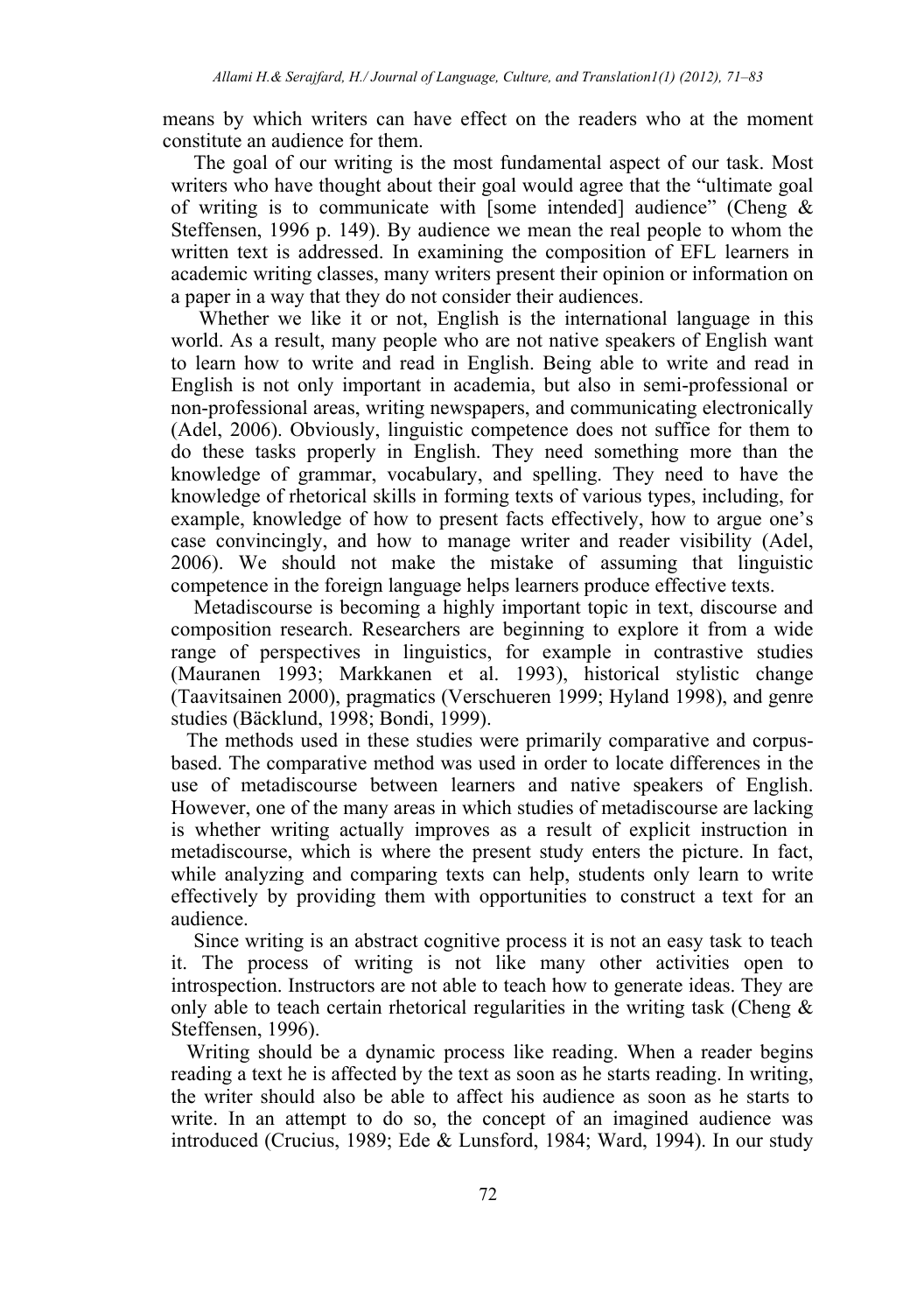we define audience as a "textual presence" rather than an "external presence" (Kinneavy, 1971; Perelman & Olbrechts-Tyteca, 1969). The writer should no longer be privileged because the audience also shapes the text through interaction and he is no longer considered a passive recipient (Cheng & Steffensen, 1996). Here, for our purpose of explicit teaching, we use Hyland's taxonomy (2005). Although the model owes a great deal to Thompson and Thetela's conception, it takes a wider focus by including both stance and engagement features (Hyland, 2001).

 Hyland's interpersonal model of metadiscourse recognizes that metadiscourse is comprised of the two dimensions of interaction: *interactive*  and *interactional* (2005). The requisite linguistic competence for being a successful writer is related to the former dimension while the requisite pragmatic competence is related to the latter.

 In this model we are interested in engagement markers. Hyland (2005) sees the use of engagement markers as a text characteristic which is considered as writers' recognition of their potential readers, that is, when writing, writers should really feel the presence of their readers, pull them along with their arguments, focus their attention, regard them as discourse participants and finally lead them to the right interpretations. They generally fell into five categories delineated by Hyland (2005): *reader pronoun*, *imperative*, *questions*, *directives*, and *shared knowledge*. These metadiscourse features are largely a result of the writer's awareness of audience therefore, they are concerned with pragmatic competence in composition. Unfortunately, however, our students do not exactly know what is meant by audience. They consider audience a real person who gives a response or a teacher who gives feedbacks. Part of this is because our composition classes cannot develop into forums or discourse communities. Creating a discourse community in the classroom and making the students familiar with the sense of audience would be a challenge. In our study we explain how and why we used the concept of engagement markers as to the focus in the writing course to meet this challenge. The pragmatic value of these devices is to directly address the reader as a text participant. Our purpose, as such, was to examine the effects of instruction on pragmatic acquisition in writing.

## **2. Background**

 A review of the literature on metadiscourse makes it clear that, for the most part, scholars were concerned about the differences between the use of metadiscourse by learners and the use of metadiscourse by native speakers. In previous studies of metadiscourse, two main units have been used for measuring frequencies: the word (e.g. Hyland 1998) and the sentence (e.g. Mauranen, 1993). In measuring the amount of metadiscourse in a variety of texts in English, Hyland (1998) checks the density of metadiscourse per 1,000 words. He bases his examination on a word count, although the exact procedure is not described. Crismore and Farnsworth (1990) also count word occurrences, based on the number of words per instance of metadiscourse per 100 words. Similarly, VandeKopple's pioneering study (1988) uses the word level,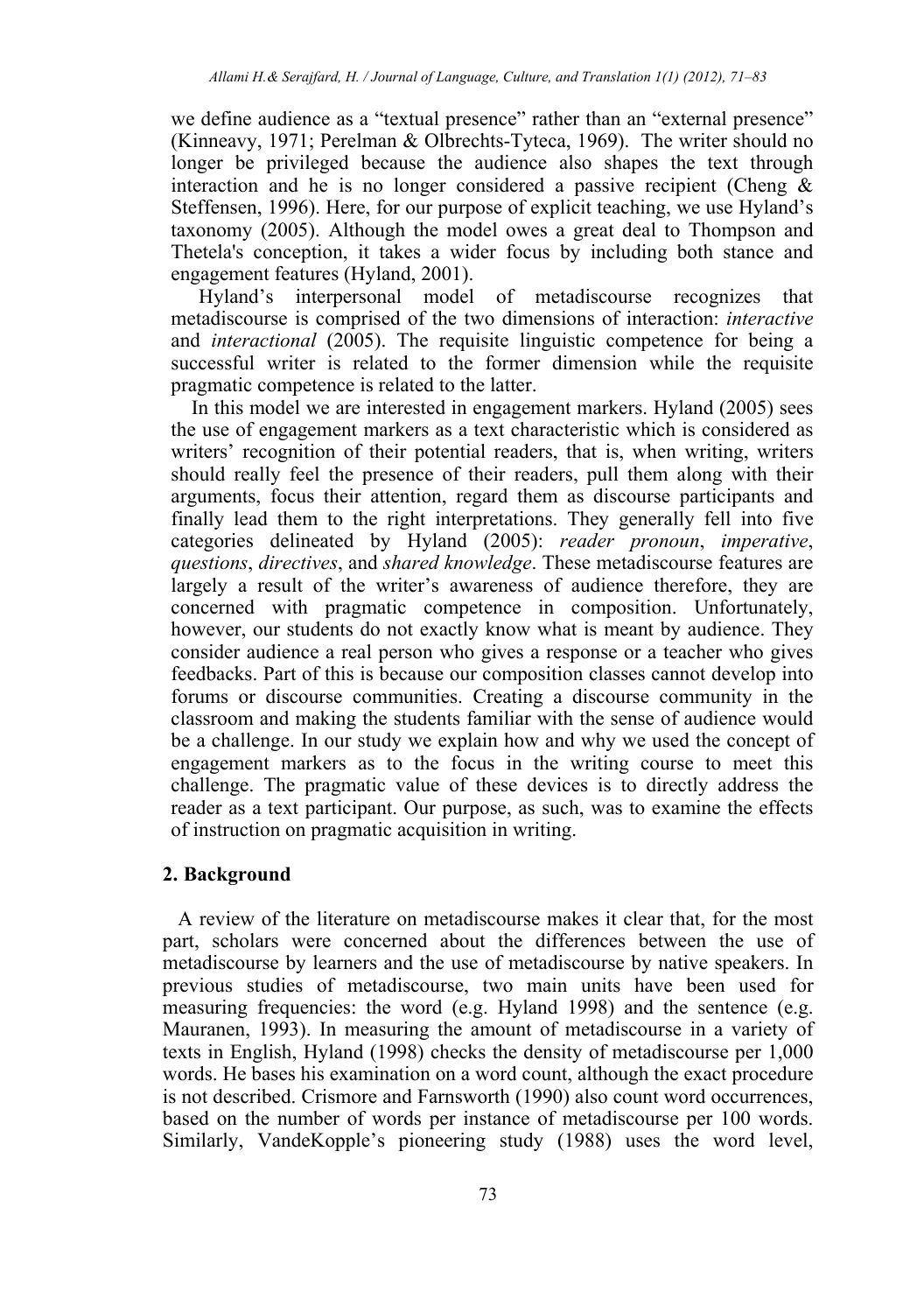contrasting the number of non-metadiscursive ('propositional') words versus words in metadiscursive expressions, to compare the percentages of both kinds across texts.

 Some scholars have discovered that both writing and reading are improved through appropriate and balanced use of metadiscourse. Intaraprawat and Steffensen (1995), for instance, discovered a strong correlation between the use of metadiscourse and the quality of student writing. In planned essays written by twelve ESL students they found that the higher graded essays contained proportionally more metadiscourse and a greater variety of features than the poor essays. Barton (1993) observed that more experienced and successful writers made greater use of contrast conjunct transitions, while Crismore and VandeKopple (1988), found that students learnt more from texts which included hedges than from texts in which they were omitted.

 Researchers of metadiscourse often have not been sure whether their findings might be useful to L2 learners of English. Very few studies have sought to discover whether writing enhances as a result of explicit instruction of metadiscourse. One of these studies is Cheng and Steffensen's (1996) which found that an experimental group wrote better composition in their in-class essays after being taught the function and use of metadiscourse for 16 weeks. This experimental group used more metadiscourse and used the markers more skilfully than a control group which had received only conventional process writing instruction, suggesting that teaching students to use metadiscourse was an important factor in improving writing skills. Shaw and Liu (1998) also discovered substantial improvements in students' essay writing after two months of EAP instruction which included key metadiscourse features. Studying 164 foreign language students from 17 different first language backgrounds, Shaw and Liu observed that the texts they analysed evidenced an increasing awareness of genre expectations and audience, characterizing the changes as a move from a spoken to a written style. In terms of the acquisition of metadiscourse items, this meant an increased use of transitions and engagement markers (*as you can see, we can note that),* small increases in attitude markers and boosters, and a reduction in self-mention. Xu (2001) found similar changes in a study of metadiscourse use by 200 students across four years of an undergraduate course in English at a Chinese university. Broadly, he found that students in the final two years employed more formally complex and precise interactive metadiscourse *(consequently, therefore, as a result)* than those in the first two years, who preferred forms such as *but, then*  and *and.* In addition, they used fewer attitude markers, less self-mention and fewer 'validity markers' (hedges and boosters). The reasons for these changes are complex, but Xu attributes them to the weakening intrusion of Chinese criteria of good writing as the students gained greater awareness of English academic norms.

 Regarding Hyland's taxonomy (2005) there is a paucity of research in the area of teaching effects on the acquisition of *interactional* dimension of this model. One study that has investigated the effects of explicit teaching on pragmatic acquisition in writing is Wishnoff (2000) that has looked specifically at the effects of instruction on acquisition of hedging devices in student's L2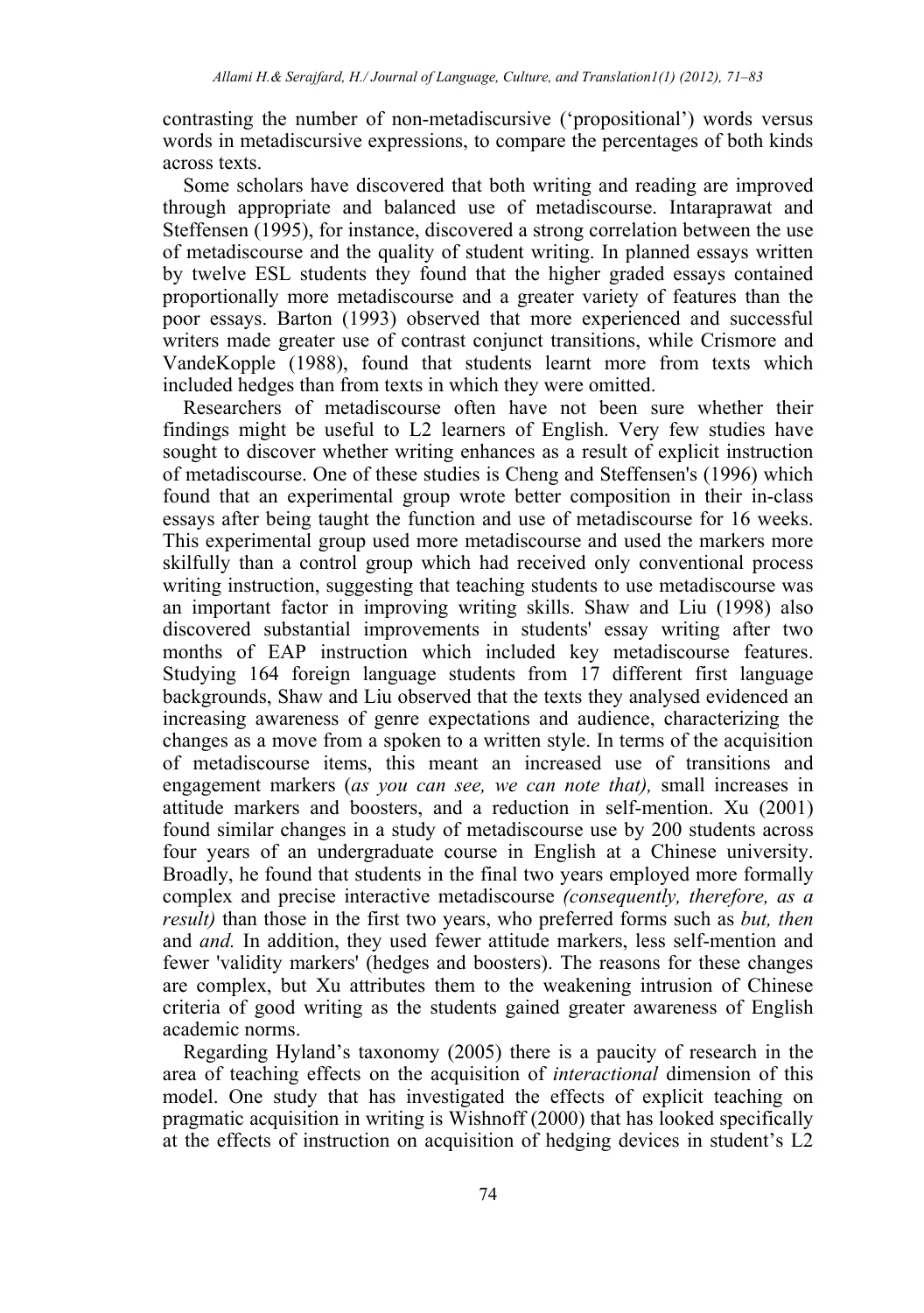writing. She has shown that appropriate use of hedges plays an important role in a successful text.

 However, to the author's knowledge, almost no studies have examined the effects of direct teaching of engagement marker on student's writing. Therefore, the principle objective of the present study is to examine the effect of instructing engagement markers on the improvement of composition writing skills.

# **3. Engagement markers**

According to Hyland (2005) engagement markers focus on reader participation with two main purposes:

1. The first acknowledges the need to adequately meet readers' expectations of inclusion and disciplinary solidarity, addressing them as participants in an argument with reader pronouns *(you, your*, inclusive *we)* and interjections *(by the way, you may notice).*

2. The second purpose involves rhetorically positioning the audience, pulling readers into the discourse at critical points, predicting possible objections and guiding them to particular interpretations. These functions are mainly performed by questions, directives (mainly imperatives such as *see, note* and *consider* and obligation modals such as *should, must, have to,* etc.) and references to shared knowledge.

In research papers this generally takes the form of inclusive *we* and the use of imperatives to guide readers through the text, treating readers as equals with the writer by drawing them into the discussion and encouraging them to engage with the topic. Research writers typically address their readers as experts and use engagement markers to draw on shared understandings and emphasize solidarity. So while the patterns of engagement markers in the textbooks seek to clarify and inform, those of articles serve to exclude outsiders and negotiate agreement.

Obviously, ineffective and "lifeless" writing usually distinguishes nonnative English speaking from their native English speaking counterparts. Unfortunately, for non-native writers of English, while researchers have found that the use of engagement marker in academic writing is necessary to increase readability, teachers of writing often give the impression that writing in English requires linear arguments that are unqualified by any *reader pronouns.* As a result, it is considered inappropriate for students to involve their readers in mutual acts of comprehension and involvement. On the other hand, for L2 learners of English mastery of rhetorical functions in English is requisite if they wish to publish their paper in journals (Hyland, 1998).Hyland sees the effective use of rhetorical devices as a critical feature of good ESL and native speaker student writing (1998).We used Hyland's definition of engagement marker for our analysis. Hyland also codes questions that are later answered by the writer in the text, and tag questions as engagement marker as they function to draw the reader into writer-reader relationship. Engagement markers are among the factors that make a text "reader friendly". Using engagement marker would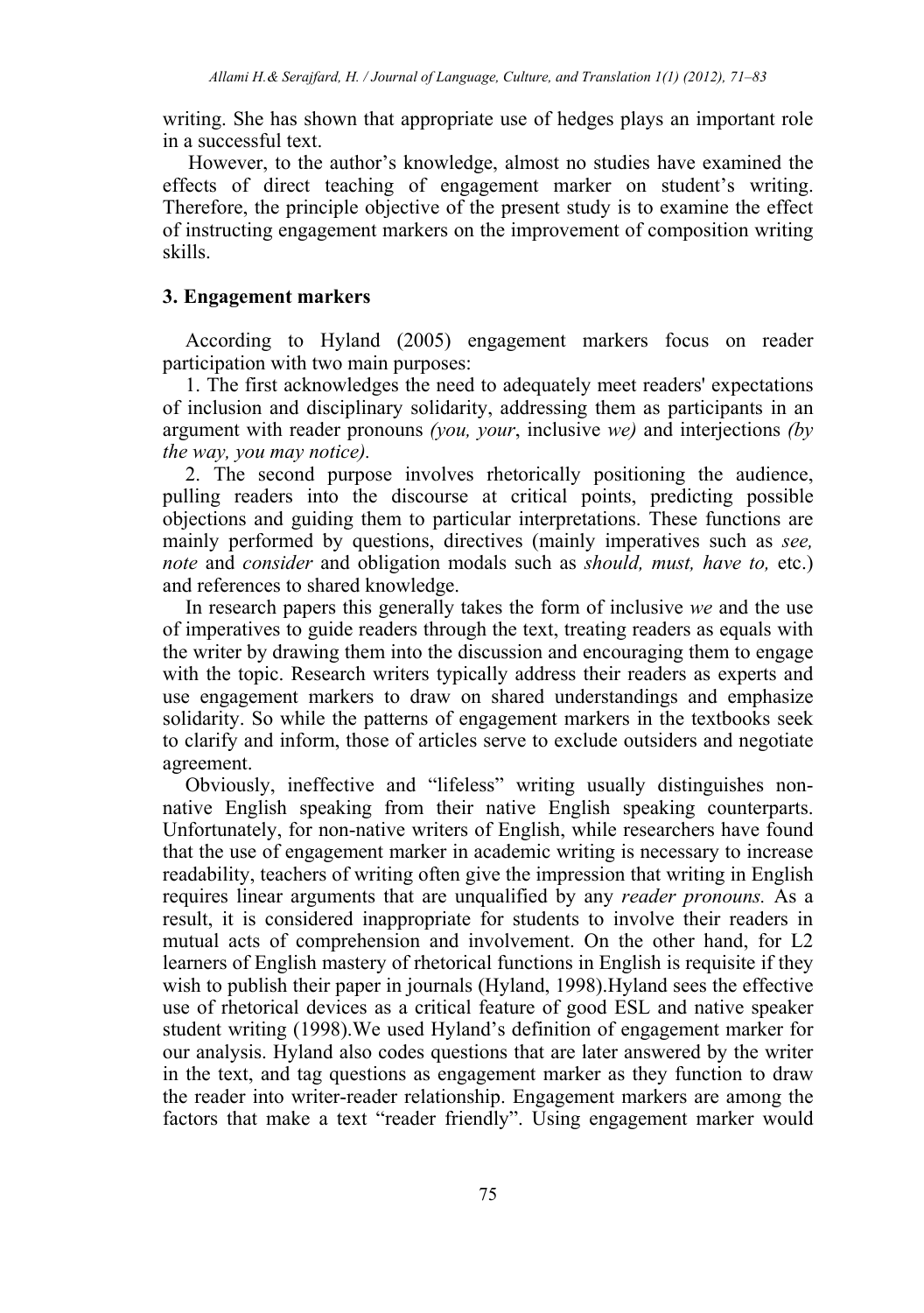make students meet the needs of their readers and thus changing writer-based prose into reader-based prose (Flower, 1979).

Fortunately, many researchers believe that learners can learn how to use rhetorical devices effectively by direct instruction (Hyland, 1998).Besides, pragmatic is different from grammar in that it is something that we teach to young children in their L1. Similarly acquiring pragmatic fluency in L2 requires instruction (Bouton, 1994).

#### **4. The Present Study**

 This study is organized around the concept of the effects of instruction on the use of pragmatics in academic writing. Our purpose was to raise the students' awareness of pragmatic devices with the intention of improving their pragmatic competence. Engagement markers were specifically targeted in this study. We explored teaching engagement markers to college level student writers to help them pay much more attention to the product and focus on the most important goal of writing, communicating with an audience.

The first question we studied was whether it was possible to teach engagement markers so that students would understand the concept, the functions, and the markers and then value it enough to use it in their own texts. The second question we investigated was whether such a technique would result in better texts.

# **5. Method**

#### *5.1. Participants*

Four intact classes of university-level IELTS students at a private Language Institution Shiraz participated in this study. Each of the classes consisted of 15 students. Two of the classes were considered as the control group and the other two as the experimental group. All participants were advanced learners of English and all of them completed the course and the experiment. For all of the students, English was their second language. They had been studying English for 10 years on average.

# *5.2. Materials*

The instructor of the experimental group presented the explanation on the function and appropriateness of engagement markers in academic writing. Preand post-treatment, were collected from the experimental group students and were analyzed and compared to control group.

## *5.3. Procedure*

Before the data collection a Quick Placement Test was administered to all participants. Their proficiency level in English was established based on their scores on this test. The Quick Placement Test was an international proficiency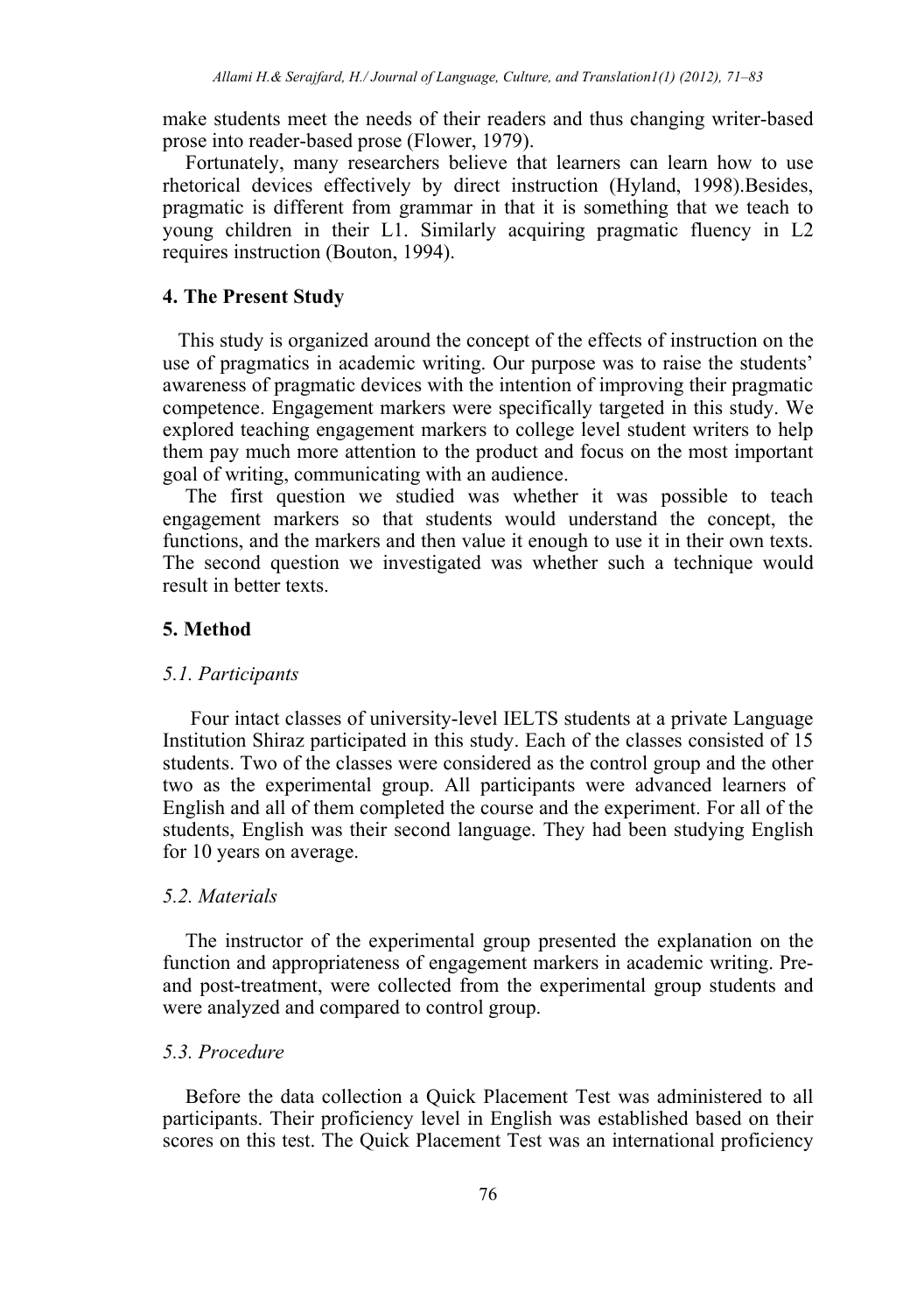test and it was supposed to have good reliability and validity. Moreover, a questionnaire was administered to gather more background information about the participants. The questionnaire consisted of three questions about gender, age, and experience in English-speaking countries.

Prior to the instruction to the experimental group, baseline data on students' writings was collected from both the control group and the experimental group using samples of their writing.

Two weeks later the instructor presented the teaching materials to the experimental group. After the instruction they were asked to consider an imagined audience as a way of improving writing skills. We accomplished this by presenting various engagement markers made in academic writing and lots of other examples constructed by the researcher in order to completely clarify the point for the participants. Throughout the instruction, all students were actively engaged.

 Most of the students commented on the relevance of the treatment to their understanding of language routinely used in academic research articles. I asked the student to write their opinion and comments about engagement devices on a piece of paper. Most of them thought this method had interesting points for them and the class devoted to engagement markers was worthwhile. The teacher of the four classes was the same. This had the advantage of controlling some extraneous variables, such as personality, teaching style and so forth.

## *5.4. Data Collection*

Two sets of data were collected and analyzed statistically. For the first data set, both groups wrote a 45-minute in-class essay and for the second data set the experimental group students wrote another 40-minute in-class essay. This design allowed us to examine the performance before and after the instruction on engagement markers and assess the effectiveness of our method.

#### *5.5. Data analysis*

The pre-treatment data for both the experimental group and the control group, which included the first 45-minute in-class essay, was examined in order to make sure that the groups were equivalent. All papers were graded by two experienced composition instructors. The graders knew nothing about the experiment or the students involved. They were not familiar with the concept of engagement markers. The collected data were used to confirm whether the students were using more engagement markers than they did previously and, when used, whether the students were using them in a pragmatically appropriate context or over generalizing their use to inappropriate contexts.

# *5.6. Results*

The engagement markers examined for this paper were used to convey information more clearly and to engage the reader as a fellow enthusiast. They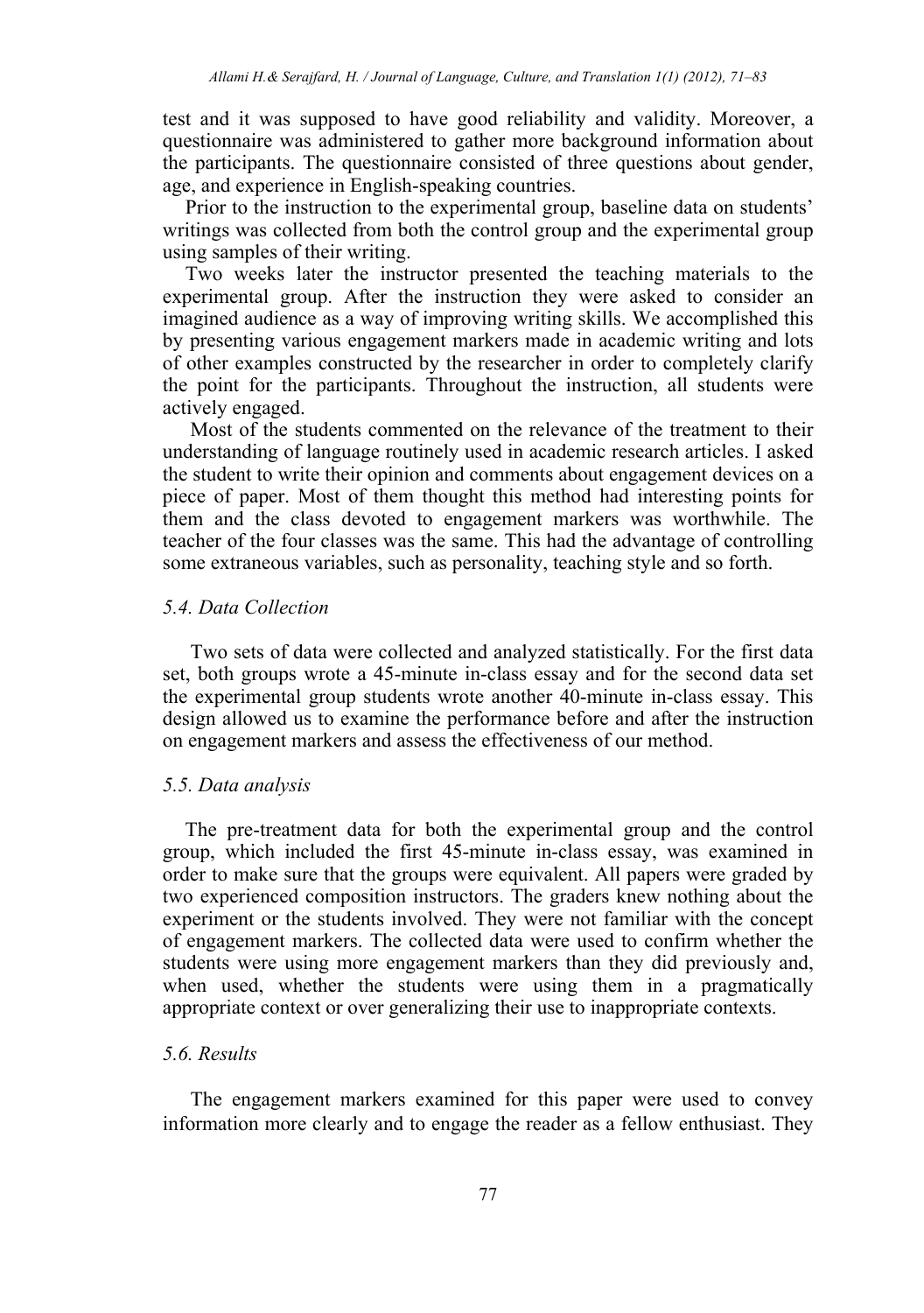generally fell into the five categories delineated by Hyland (2005): Reader pronoun, imperative, questions, directives, and shared knowledge. The pretreatment writing consisted of 30 papers written by the students ranging in length from approximately 400 to 500 words. The topics of the paper were *how and in what ways the developed countries can help the developing countries?* And *whether or not they are in favour of overseas studying?* 

The post-treatment writing consisted of 30 papers written by the students in the experimental group, ranging in length approximately the same as the pretreatment writing. The topics were the same in both the pre-test and the posttest for the experimental group.

An independent sample t-test was conducted to compare the writing scores for the control group and the experimental group. There was no significant difference in scores for the control group  $(M = 5.25, SD = 1.05)$ , and the experimental group  $[M = 5.16, SD = 1.06; t(58) = .305, p = .762]$ .

|       | group                     | N | Mean      | <b>Std. Deviation</b> | <b>Std. Error Mean</b> |  |
|-------|---------------------------|---|-----------|-----------------------|------------------------|--|
| score | Control Group             |   | 30 5.2500 | 1.05659               | .19291                 |  |
|       | <b>Experimental Group</b> |   | 30 5.1667 | 1.06134               | .19377                 |  |

**Table 1. Group Statistics** 

| <b>Levene's Test for Equality</b><br><b>Variances</b> |           |  | t-test for Equality of Means |            |                                |                    |                          |                                                 |        |  |  |
|-------------------------------------------------------|-----------|--|------------------------------|------------|--------------------------------|--------------------|--------------------------|-------------------------------------------------|--------|--|--|
|                                                       | F<br>Sig. |  | df<br>t                      |            | $\mathrm{Sig.}$ (2-<br>tailed) | Mean<br>Difference | Std. Error<br>Difference | 95% Confidence<br>Interval of the<br>Difference |        |  |  |
|                                                       |           |  |                              |            |                                |                    |                          | Lower                                           | Upper  |  |  |
| Score Equal<br>variances<br>assumed                   |           |  | .051 .822 .305               | 58         | .762                           | .08333             | .27342                   | $-46398$                                        | .63065 |  |  |
| Equal<br>variances<br>not assumed                     |           |  |                              | 305 57.999 | .762                           | .08333             | .27342                   | $-46398$                                        | .63065 |  |  |

**Table 2. Independent Samples Test** 

As predicted, on the post-tests the groups differed: The mean gain for the EG-Pre was 2.05, and for the EG-Post =  $2.21$ ,  $t = 2.31$ ,  $p = .024$ , and the Mean Difference  $=$  .166 (see Figure 1).

| <b>Table 3. Group Statistics</b> |                                |   |           |        |                                       |  |  |  |  |
|----------------------------------|--------------------------------|---|-----------|--------|---------------------------------------|--|--|--|--|
|                                  | group                          | N | Mean      |        | <b>Std. Deviation</b> Std. Error Mean |  |  |  |  |
| Score                            | Control Group                  |   | 30 2.0500 | .24033 | .04388                                |  |  |  |  |
|                                  | Experimental Group $30$ 2.2167 |   |           | .31303 | .05715                                |  |  |  |  |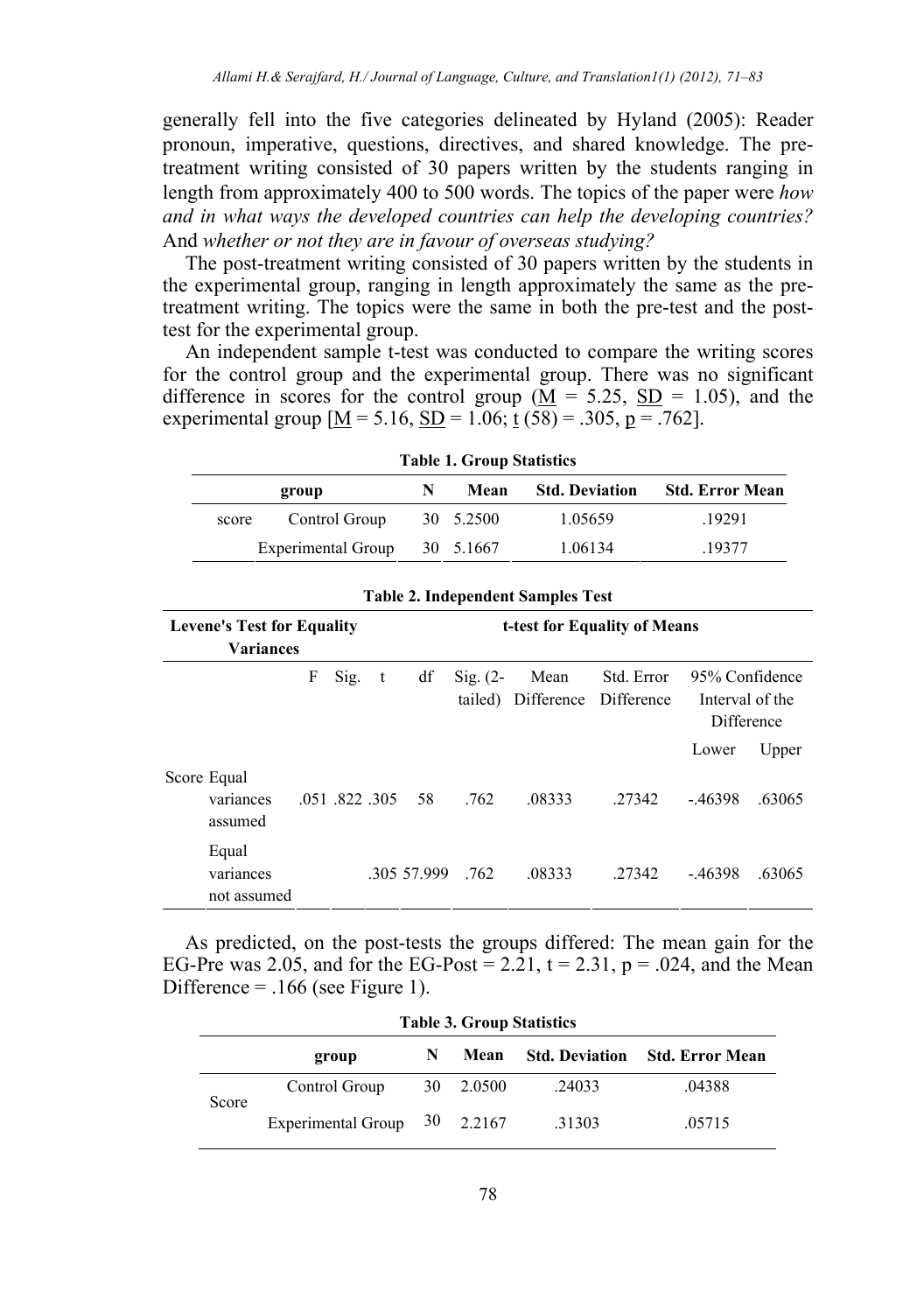| Levene's Test for Equality of<br><b>Variances</b> |                                                          | t-test for Equality of Means |   |                        |                           |                               |        |                                                            |                           |
|---------------------------------------------------|----------------------------------------------------------|------------------------------|---|------------------------|---------------------------|-------------------------------|--------|------------------------------------------------------------|---------------------------|
|                                                   | F                                                        | Sig.                         | t | $\mathrm{d}\mathrm{f}$ | Sig.<br>$(2 -$<br>tailed) | Mean<br>Difference Difference |        | Std. Error 95% Confidence<br>Interval of the<br>Difference |                           |
| Mean Equal<br>gain variances<br>assumed           | 13.482 .001 -2.313                                       |                              |   | 58                     | .024                      | $-16667$                      | .07205 | Lower                                                      | Upper<br>$-.31090-.02244$ |
| Equal<br>variances<br>not<br>assumed              |                                                          |                              |   | -2.313 54.372 .025     |                           | $-16667$                      | .07205 | $-.31110-.02223$                                           |                           |
|                                                   | 8.00<br>6.00<br>들<br>물 <sub>4.00</sub> -<br>2.00<br>0.00 |                              |   | 5.23<br>pretest        |                           | 237<br>posttest               |        |                                                            |                           |

**Table 4. Independent Samples Test** 



These results indicated that the experimental treatment was beneficial because of the greater gain by the EG-Post. In fact, the EG writers used more engagement markers than CG writers. The higher use of the engagement markers in the EG papers was supported by the use of questions. On the other hand, the lower use of engagement markers by the CG resulted in a configuration that made their text unfriendly.

The EG writers reduced the amount of engagement markers in their introductory paragraph. As their paper developed, they used a wide variety of them appropriate for their assertion. In the following example the writer in her pre-test begins her essay with the third person singular pronoun, creating distance from the text and reducing interaction with the reader:

In my opinion it is not possible to live in such a world without caring other *people. It is the duty of those people who live in developed countries to put so pressure on their government to help the ones who live in poor less developed countries. If it isn't done it may have some consequences like famine. One way through which this financial help can be formed is education.*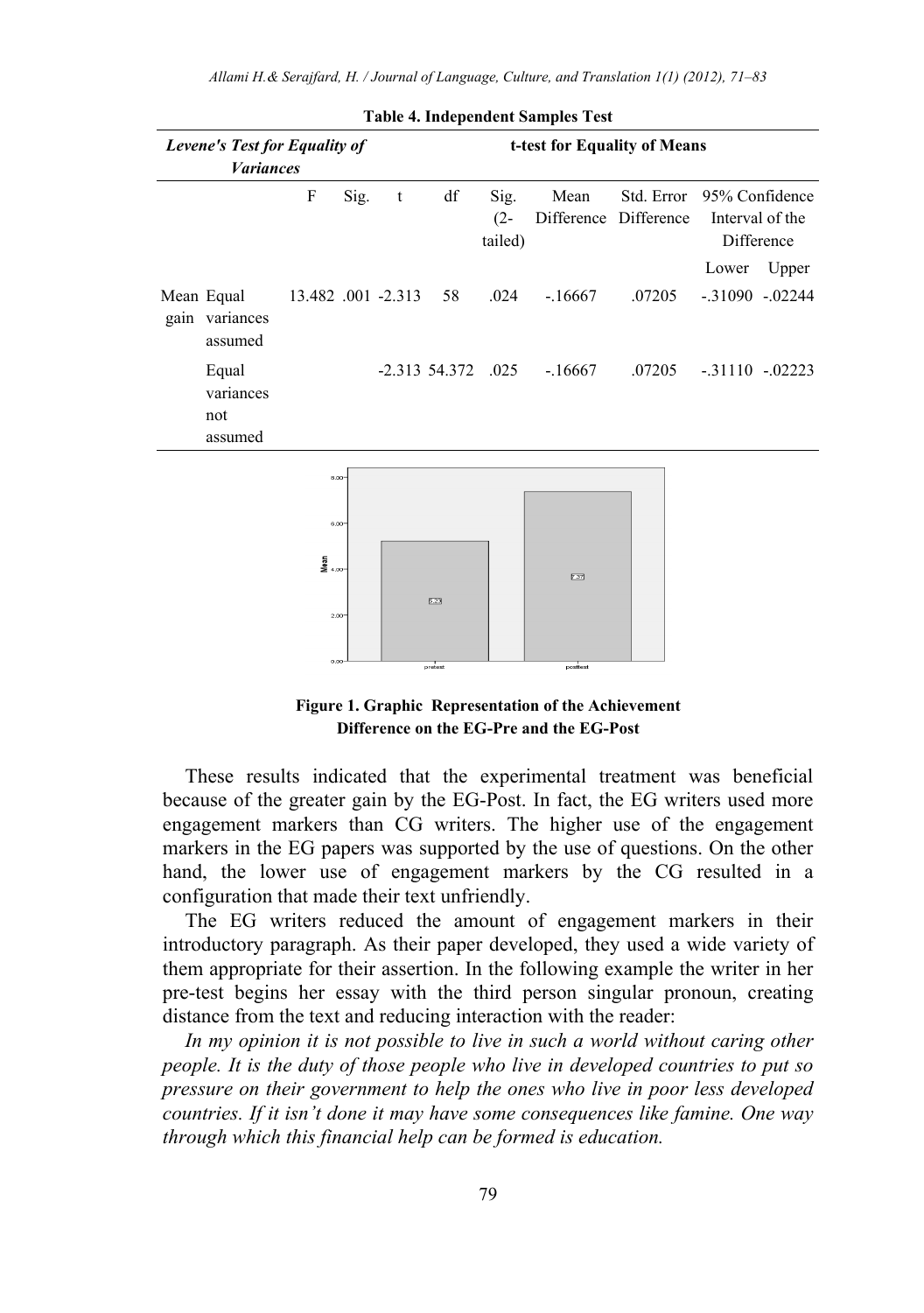After a semester of training in the use of engagement marker, and the resulting focus on the reader, we found some moderation in this EG writer's style. She uses in her essay some rhetorical questions. Expressions that anticipate the reader's response are one way for writers to show awareness of and interact with their imagined readers. In the following example the writer has formulated a question which is then commented on as a potential question posed by an interlocutor as if in a spoken dialogue. One may see this as an instance of the writer expressing her own train of thought, which simultaneously anticipates the reader's response to the preceding statements. Her use of the first person plural imperative, let's, is more of an invitation to the reader to join her in exploring a question than it was in her EG-Pre. Even though she continues to express her opinions and her level of conviction strongly, the reader does not feel excluded, as in the first paper. Throughout, the writer uses a variety of engagement markers, including other commentaries to engage her reader. Her new-found attention to her reader is perhaps best demonstrated when she writes:

Firstly, let's imagine two different countries, one with people supported by much wealth and another with people suffering from hunger. Morally speaking we surely will put so pressure on our government to help those people with trade and financial aids. But an important question comes to our minds once we think about this issue is that through which ways this financial help can be formed? Answering this question leads us to some essential factors which have a decisive role in solving this problem. Education is one way through which this financial help can be formed.

#### **6. Discussion**

In the world of applied linguistics today, it is argued that linguistic competence on the part of writers does not ensure an equal level of pragmatic competence. Obviously, as all participants were advanced learners of English, their linguistic proficiency used for this study was at a level that allowed them to make use of the direct teaching. In fact, the participants had the linguistic proficiency to understand the purpose of engagement markers and to use them in their composition. More to the point, engagement devices were probably structures that participants had already known about; they might not be aware that they could use them as strategies in their composition. Therefore, in this study we pointed to the importance of "metalinguistic awareness" and "pragmalinguistic competence" (Wishnoff, 2000). Actually, by noticing certain aspects of the language to convey the intended meaning, learners could acquire pragmatic competence.

The fact that the students in the EG used more engagement markers and received better grades than students in the CG raises some questions. When they wrote their second writing with an emerging attention to the reader's perspective, we believe this helped our EG writers make much more effective changes in their texts than the CG writers did. The use of engagement markers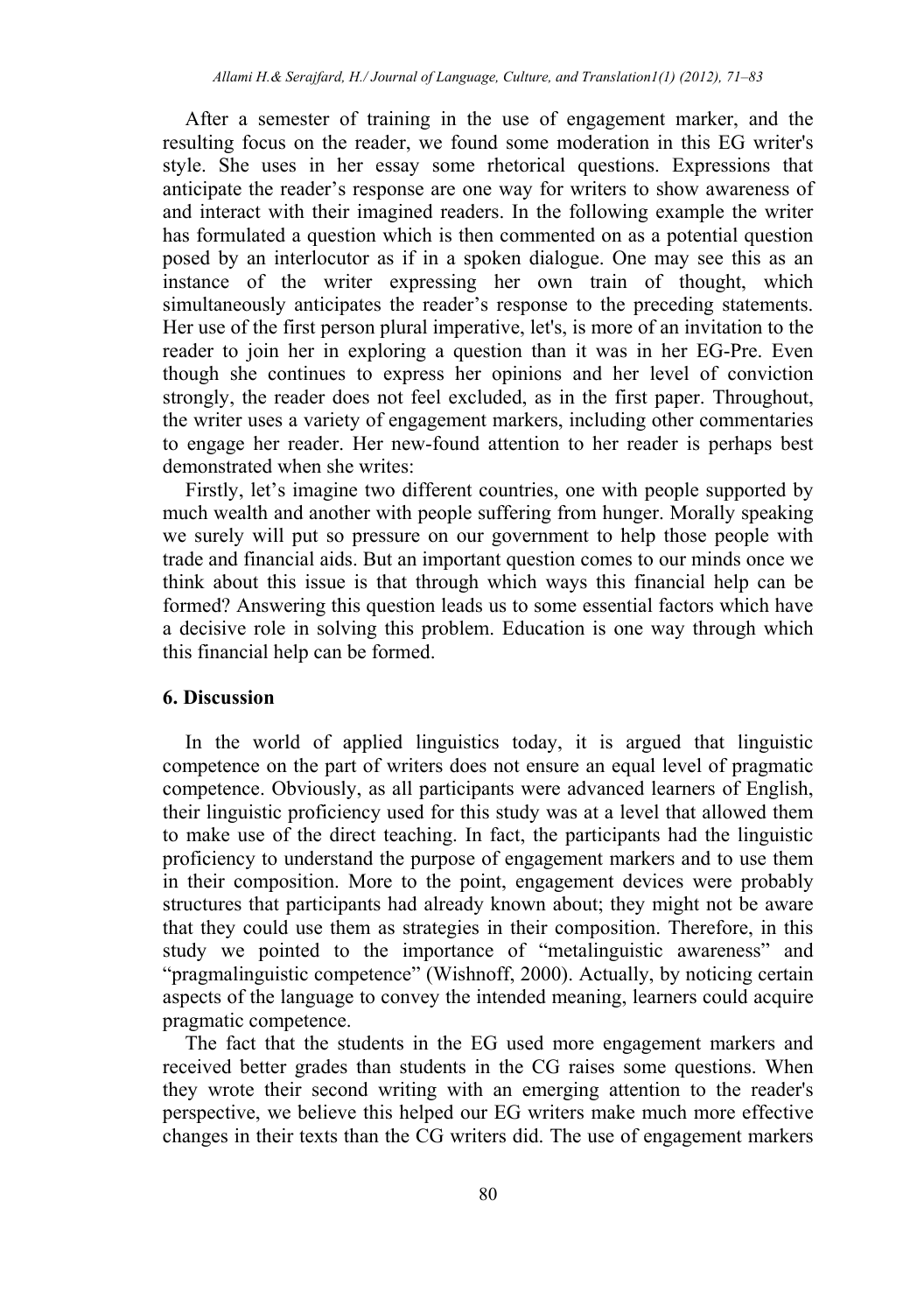was more extensive and more effective in the experimental group. More effective use of engagement markers would be expected as an effect of direct teaching. As the EG students became aware of the pragmatic function of engagement markers through direct teaching, they recognized the rhetorical functions of these specific forms.

An important question is whether teaching engagement marker was educationally significant. From the point of view of the students who received higher course grades, the method was effective. Furthermore, students felt that the method was useful. It is dangerous to attribute too much to the assessment that students make about the value of particular methods, but in their journals they certainly indicated that they believed that they learned something. The EG students had a sense that they had learned aspects of the composing process that improved their writing. We would argue that we taught our students engagement marker and showed them how to use it in their writing. Their improvement suggests we were teaching them something that they did understand, and that did help them write a more effective paper.

# **7. Conclusion**

Direct teaching of genres was criticized in a recent issue of *Research in Teaching of English* (Cheng & Steffensen, 1996). Freedman (1993; quoted in Cheng & Steffensen, 1996) objected to the explicit teaching of principles of writing. She claimed that such teaching is dangerous because it may lead to "overlearning" or "misapplication". On the other hand, Hillocks argued that explicit teaching has a positive effect on student's writing and is an effective strategy for the classroom and always achieve results.

In our study, teaching students to use engagement markers skilfully helped them develop a sense of audience and engage with that audience appropriately. Since a great number of learners find it difficult to create a forum in their writings there would be a considerable value in direct teaching of the concept of engagement marker to them. Instruction which is explicitly directed to student awareness in this way is generally referred to as *rhetorical consciousness raising* (Swales, 1990; quoted in Hyland, 2005). This approach is more concerned with producing better writers than with producing better texts (Hyland, 2005).

More to the point, our study provides quantitative support for direct teaching. Besides, direct teaching of engagement markers had global effects. Actually, our method made the students aware of their audience and the ultimate goal of composition. Similarly, it changed the students' understanding of composition as an only a five-paragraph exercise. We have taken some steps that have changed the experimental group into those students who try to create a forum in their composition. Since composition is a process of communication, teaching the rhetorical functions of engagement markers was a beneficial step in that direction.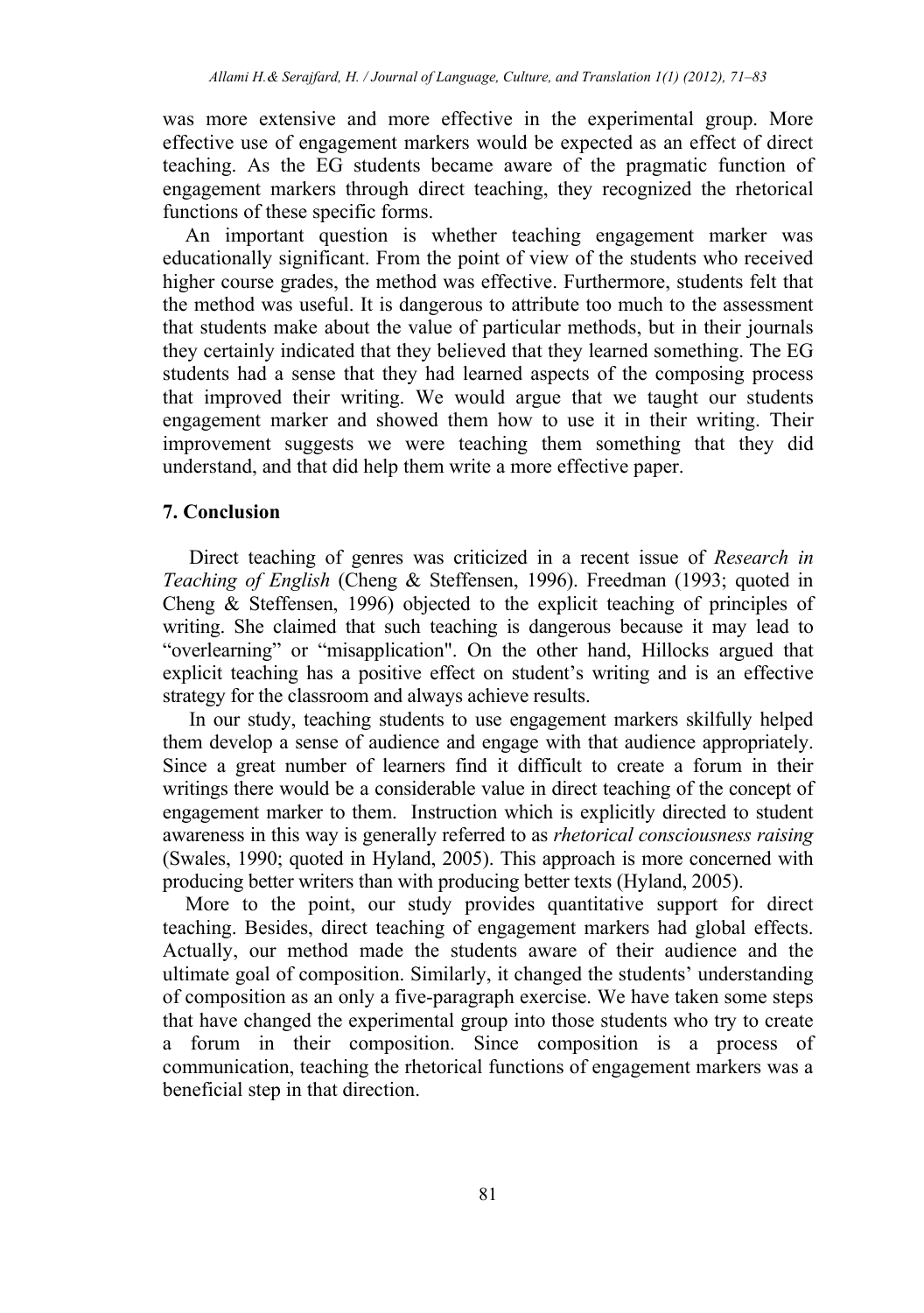#### **8. References**

- Ädel, A. (2006). *Metadiscourse in L1 and L2 English.* Amsterdam/Philadelphia: John Benjamins.
- Bäcklund, I. (1998). *Metatext in Professional Writing: A Contrastive Study of English, German and Swedish*. Texts in European Writing Communities 3. Uppsala: Uppsala Universitet.
- Bondi, M. (1999). *English across Genres: Language Variation in the Discourse of Economics*. Modena: Edizioni Il Fiorino.
- Barton, E. L. (1993). Evidentials, argumentation, and epistemological stance. *College English, 55(7),* 745-69.
- Bouton, L. F. (1994). Conversational implicature in a second language: Learned slowly when not deliberately taught. *Journal of Pragmatics, 22,* 157-167.
- Cheng, X., & Steffensen, M. (1996). Metadiscourse: a technique for improving student writing. *Research in the Teaching of English, 30(2)*, 149-81.
- Crismore, A., & Farnsworth, R. (1990). Metadiscourse in popular and professional science discourse. In W. Nash (ed.), *The Writing Scholar: Studies in Academic Discourse* (pp. 118-36)*.* Newbury Park, CA: Sage.
- Crismore, A., Markkanen, R. & Steffensen, M. (1993). Metadiscourse in persuasive writing: a study of texts written by American and Finnish university students. *Written Communication, 10(1)*, 39-71.
- Crismore, A. & Vandekopple, W. (1988). Readers' learning from prose: the effects of hedges. *Written Communication, 5*, 184-202.
- Crusius, T. W. (1989). *Discourse: A critique and synthesis of major theories*. New York: The Modern Language Association of America
- Flower, L. (1979). Writer based prose: A cognitive basis for problems in writing. *College English, 41*, 19-37.
- Freedman, A. (1993). Show and tell? The role of explicit teaching in the learning of new genres. *Research in the Teaching of English, 27*, 222-251.
- Ede, L., & Lunsford, A. (1984). Audience addressed /audience invoked: The role of audience in composition theory. *College Composition and Communication, 35*, 155-171.
- Harris, R. A. (1991). Rhetoric of science. *College English, 53(3)*, 282-307.
- House, J. (1996). Developing pragmatic fluency in English as a foreign language: Routines and metapragmatic awareness. *Studies in Second Language Acquisition*, *18*, 225-252.
- Hyland, Ken (1998). Persuasion and Context: The Pragmatics of Academic Discourse. *Journal of Pragmatics, 30*, 437–455.
- Hyland, K. (2001). Bringing in the reader: addressee features in academic articles. *Written Communication, 18(4)*, 549-74.